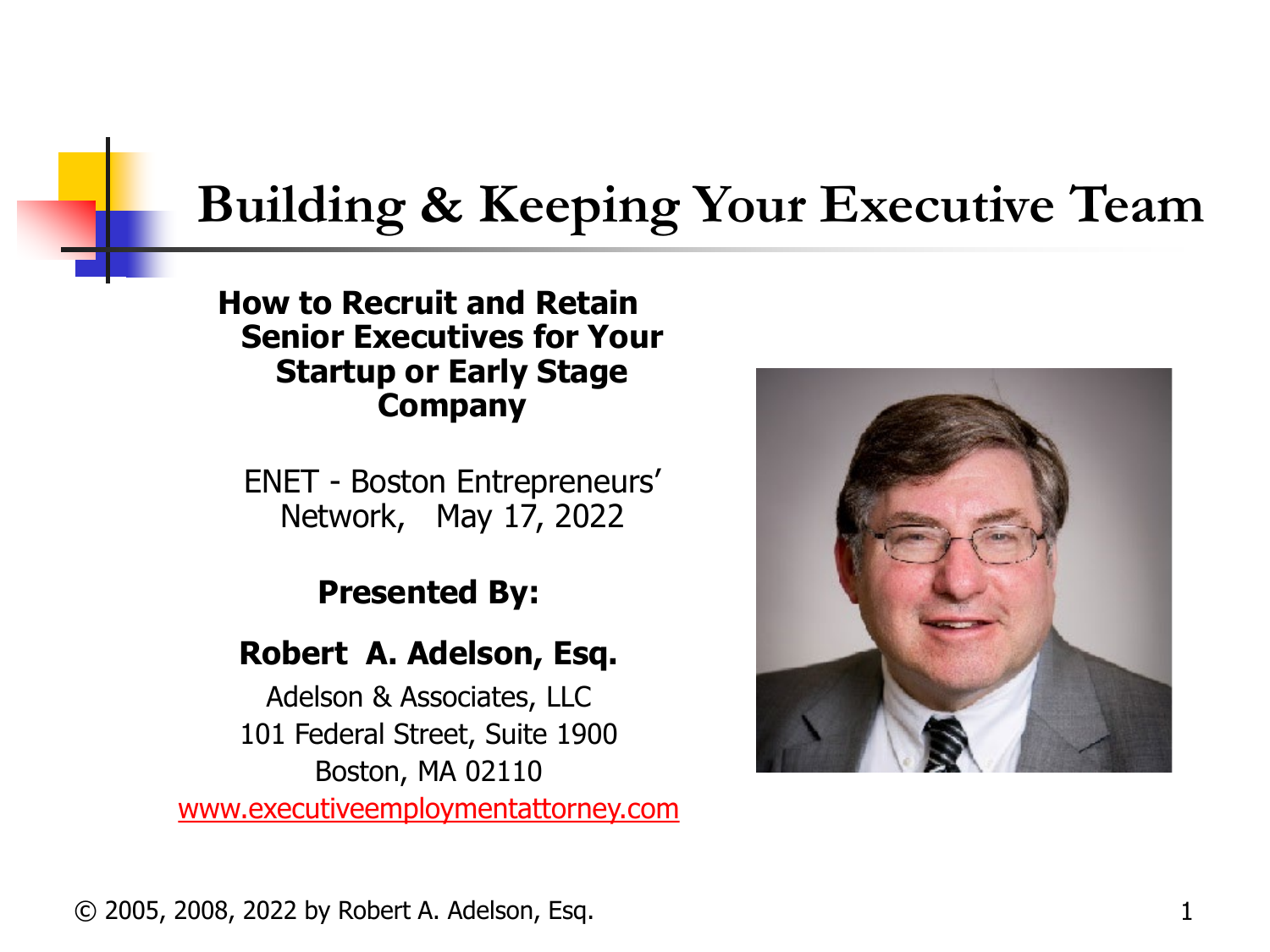Robert A. Adelson, Esq. , Boston, MA Business, Tax, Employment Attorney

#### **Education and Experience Robert Adelson**

- Northwestern Law School, Law Review, NYU, LLM in Taxation
- **Corporate Attorney, Associate at Wall St. & Park Ave. NYC mega law firms**
- Partner at Medium and Small Boston firms before founding his law firm

#### **Clients: Founders, Start-ups & Early Stage companies**

- Formation, Funding, Contracts, Employment, Trademarks/IP, M&A
- Boston Entrepreneurs Network, Chair, 2009-2019; Moderator/ speaker 20+ ENET meetings since 2000; Cruise director
- **IEEE-USA Professional Achievement Award, 2016**

#### **Clients: VPs, C-level & Senior Executives and Consultants**

- Job Offers, Equity, Executive Compensation, Retention, Severance, Non- competes
- **Nebsite: [www.executiveemploymentattorney.com](http://www.executiveemploymentattorney.com/)**
- 130+ published articles in CEOWorld magazine<br><http://ceoworld.biz/author/robert-adelson/>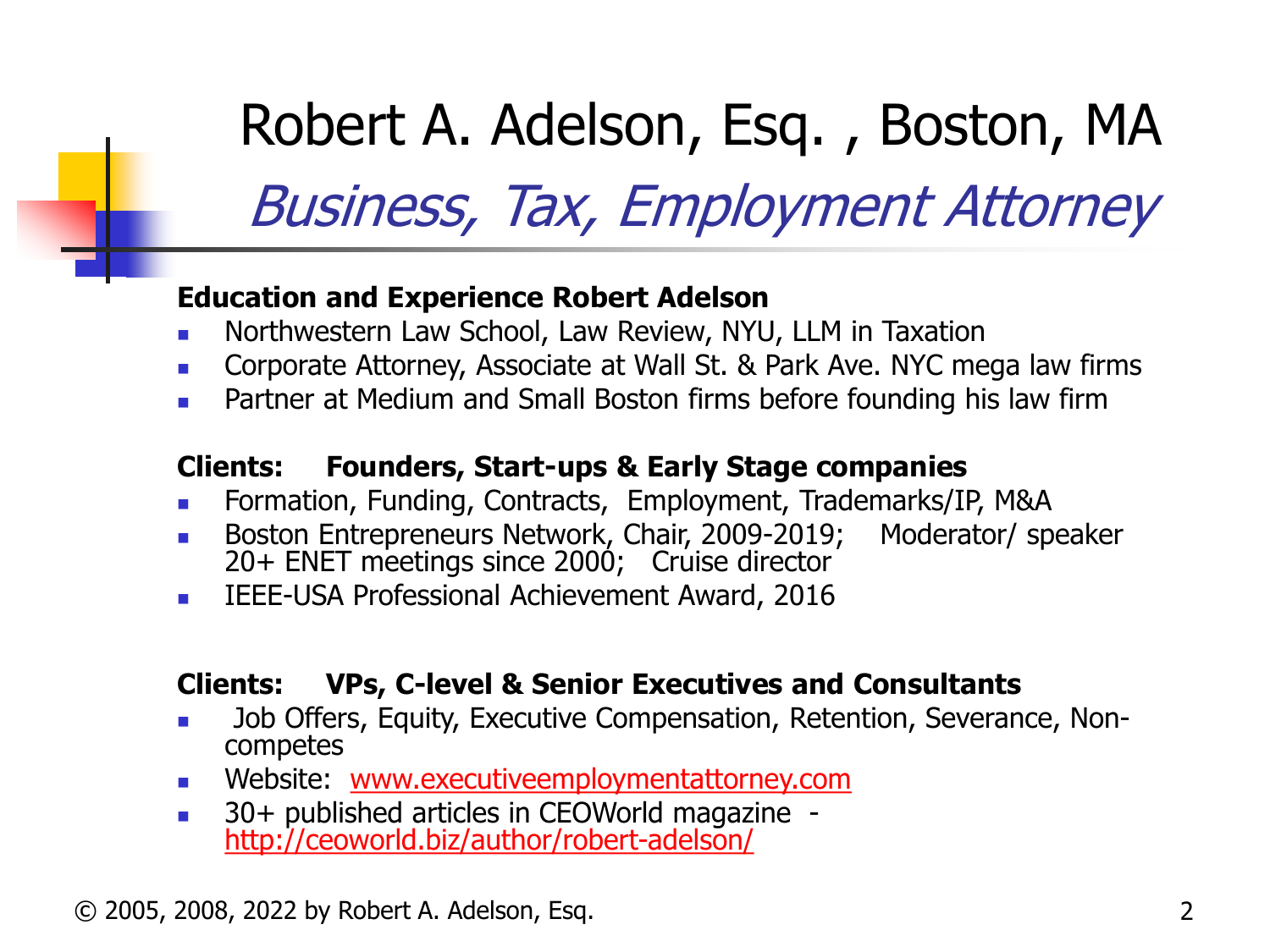In the early stage, the successful entrepreneur must be willing to jump boldly: To use the tools and resources available to recruit the team needed. Without that team, failure is likely, so try …take the jump to have a chance to succeed.



"You can't swim? … Hell, the fall will kill you!"

**Butch Cassidy to Sundance (1969) – image of Robert Redford, Paul Newman via art.com**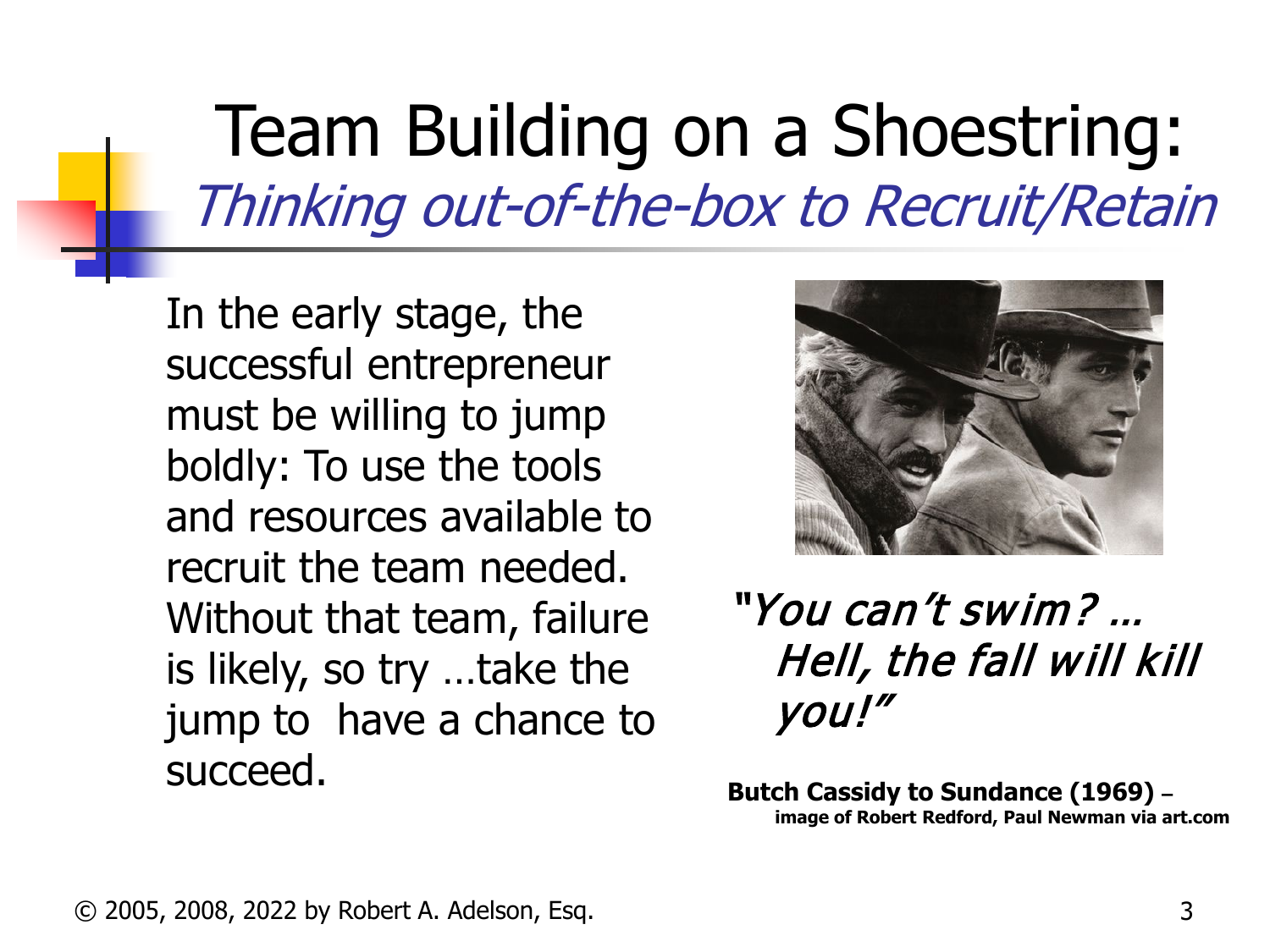

- **1. Conventional Methods to Recruit and Retain the Team you really need**
- Competitive Salary / Benefits
- Established place in the market
- Recognized company and team

#### **2. The Challenge to Recruit in Early Stage**

- "Credibility Challenge" with no track record
- Enticing a leap from security to great risk
- Hard to give up day job  $-$  live on savings
- Great probability of failure, economic loss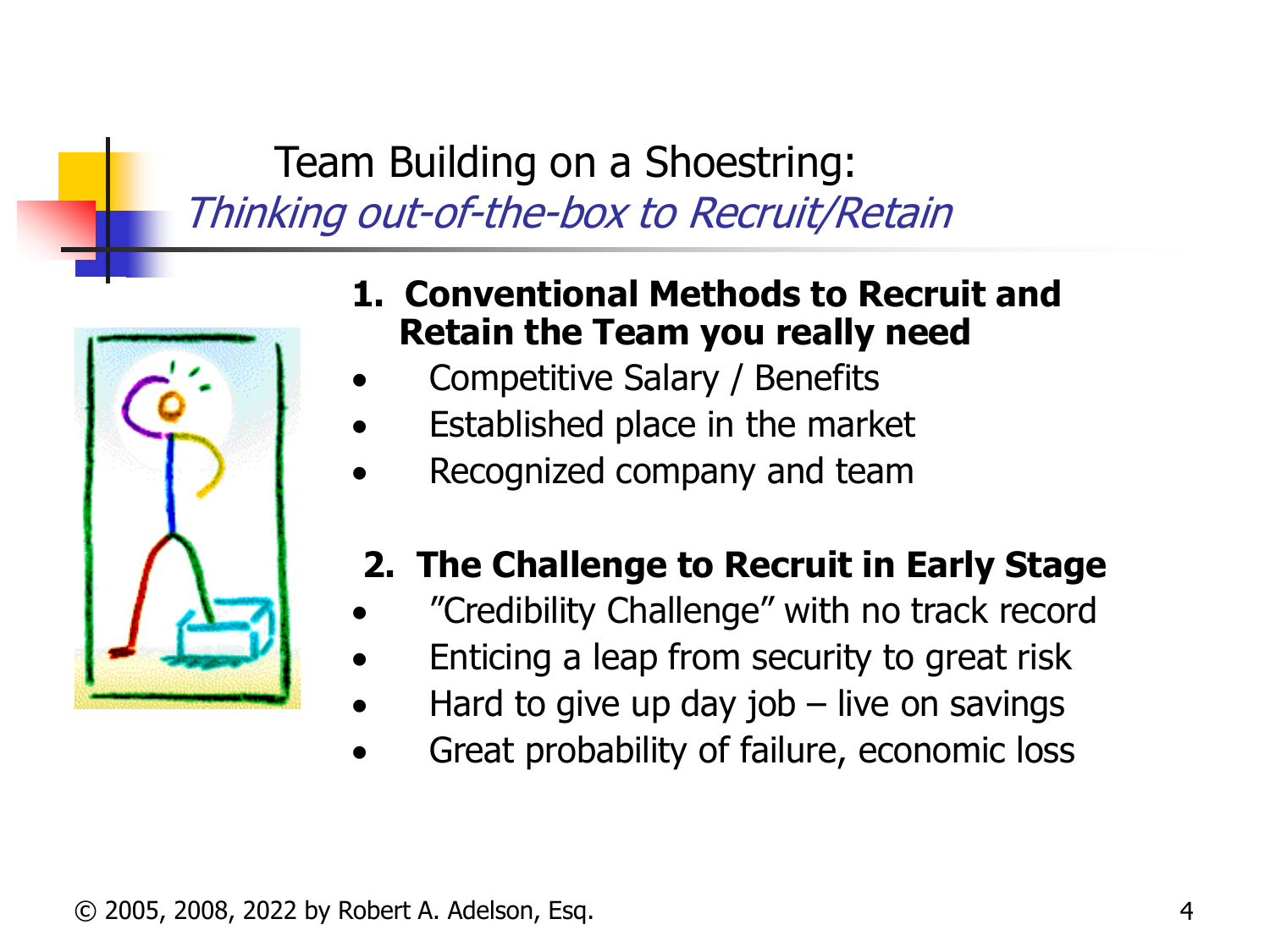### **3. Using Early-Stage Mode - as Advantage**

- Selling "the story"  $-$  capturing imagination
- Flexibility to build the company "your way"
- Chance to get in on ground floor, strike gold
- Working remotely / meet individual needs

#### **4. Using Equity- Team Building "Toolbox"**

- [Restricted shares & QSBS](https://www.executiveemploymentattorney.com/restricted-stock-and-other-equity-options-for-your-executive-compensation-package/)
- [Restricted stock units \(RSUs & PSUs\)](https://www.executiveemploymentattorney.com/articles-section/the-advantage-of-rsus-in-your-ceo-compensation-package/)
- **Stock options- [tax qualified \(ISOs\)](https://www.ivyexec.com/career-advice/2021/executive-equity-structure/)**
- Stock options -Non-qualified (NQSOs)
- **[Phantom stock](https://www.executiveemploymentattorney.com/phantom-stock-as-executive-compensation-for-family-businesses/)**
- [Profits Interests in LLCs](https://www.executiveemploymentattorney.com/negotiating-favorable-executive-equity-terms-in-an-llc-capital-vs-profit-interests/)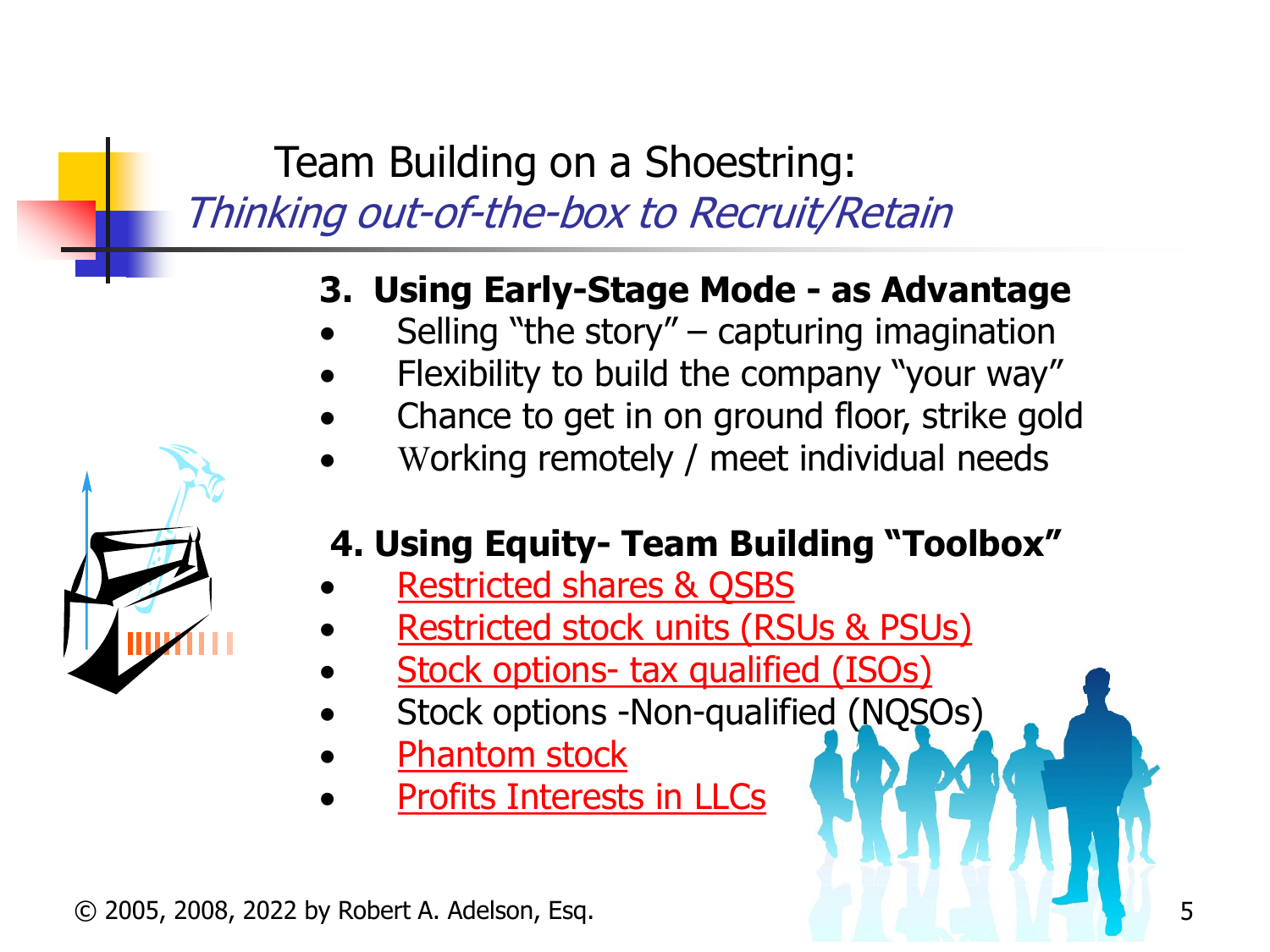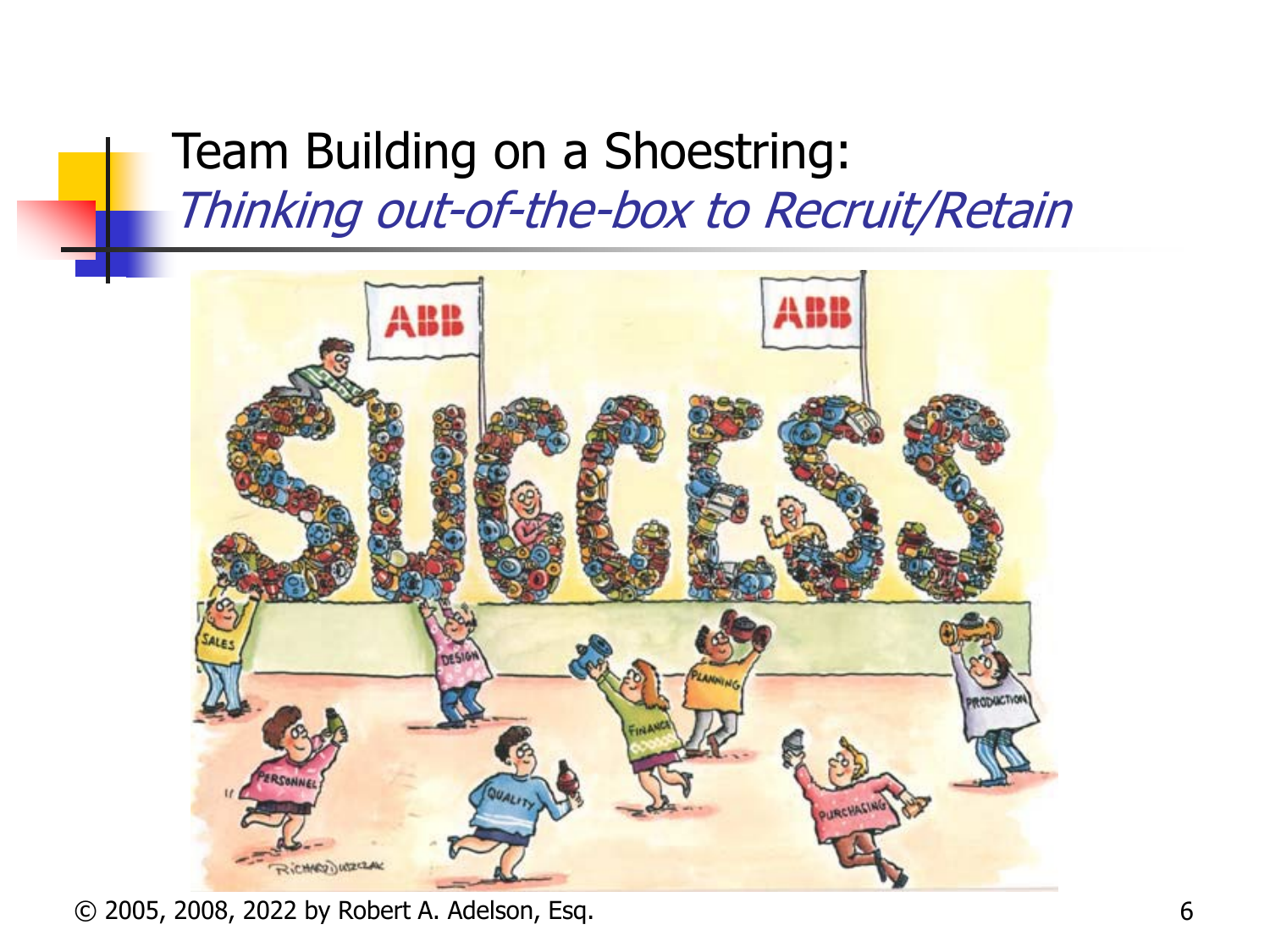#### **5. Using Tax laws as Your Friend**

- Capital Gains or even No Tax! (QSBS)
- Tax Deferral of Accumulated Income
- **Stock Appreciation Rights**
- Protection of Phantom Gains

#### **6. Leveraging the Future- "to strike gold"**

- Fair market valuation for tax purposes
- R0I valuation- for market
- Strategic entity growth
- Payback in non-cash equivalence

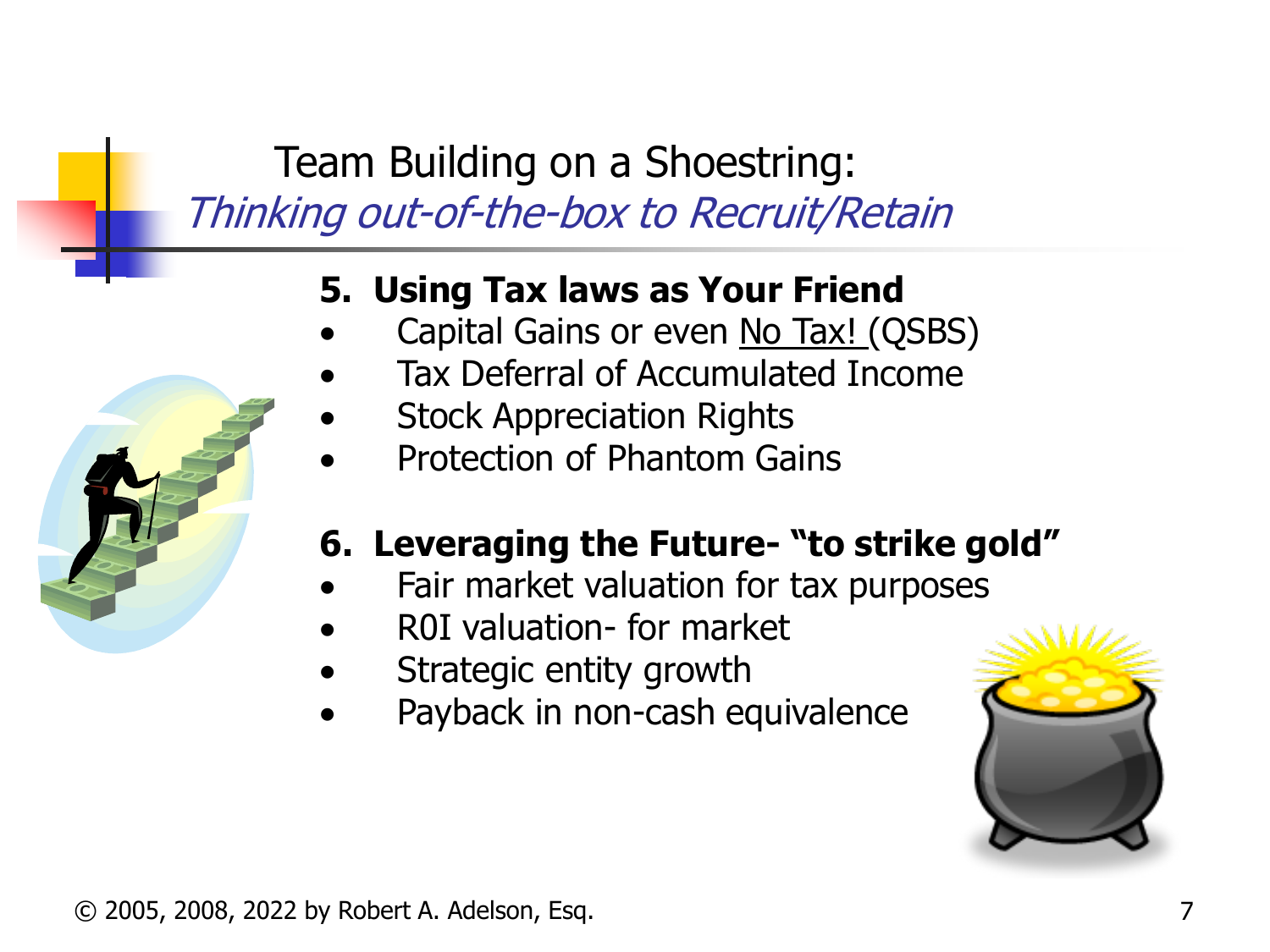#### **7. Comp terms used for maximum mileage**

- Signing bonus- equity, returnable arrangements
- 120AFR loans to pay for equity or taxes
- Base salary- deferral options
- [Performance bonus](https://www.executiveemploymentattorney.com/structuring-bonuses-in-your-ceo-compensation-for-maximum-benefit/) payment vs. payback



#### **8. Employment terms - "Good Vibrations"**

- Position, platform, and launching pad
- Authority, support, reciprocal commitment
- Outside affiliations- showing trust and growth
- Expense reimbursement, employee advances
- Benefits- outside group plans
- Reciprocal termination provisions
- Targeted restricted covenants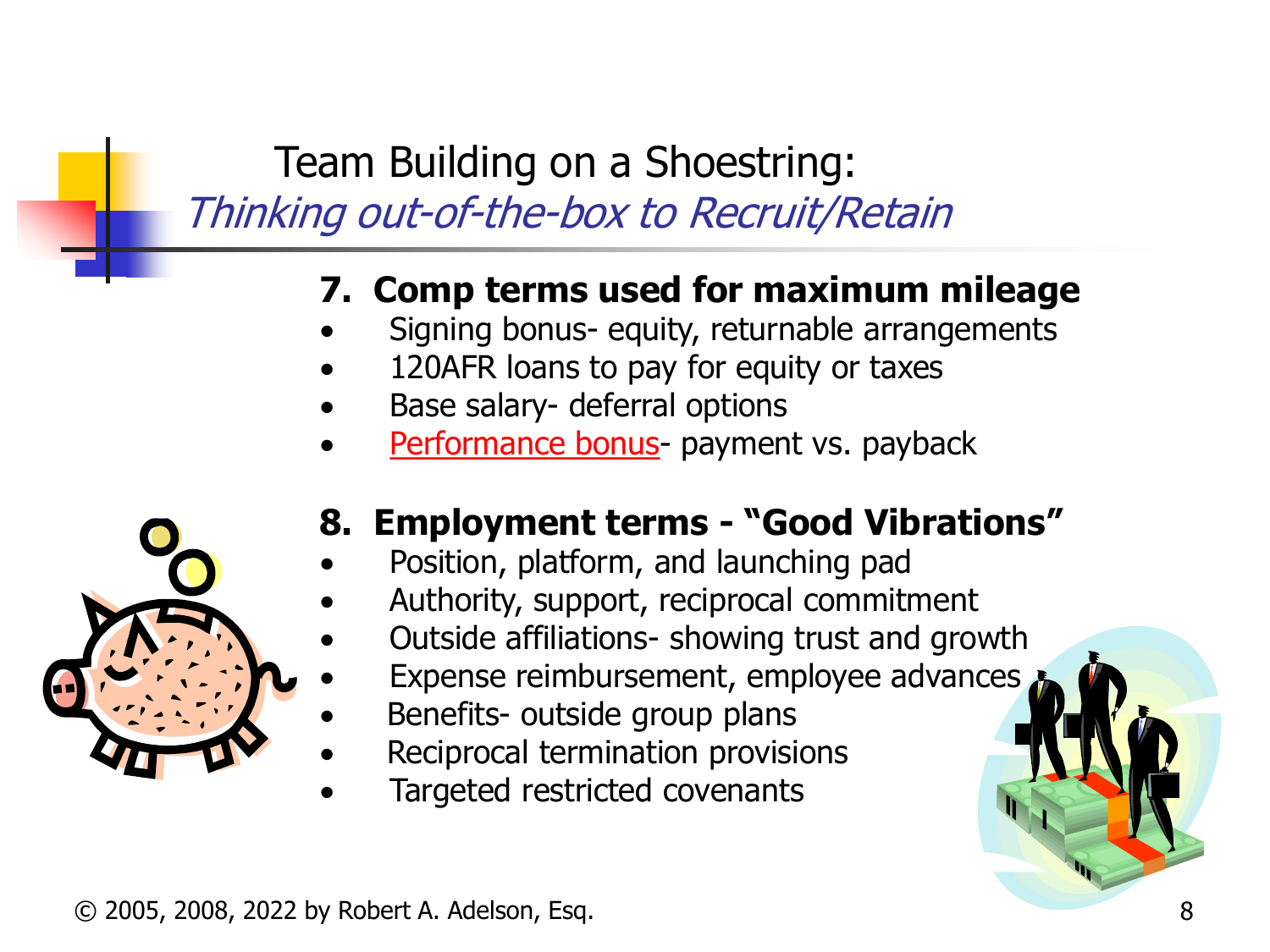# Building Value on firm Foundation **Appear Generous but Demand Value SM**



Patriots' VP player personnel Scott Pioli and coach Bill Belichick with Lombardi trophy for Super Bowl XXXIX.

Photo via boston.com. "The Patriots financial savvy is at the top of the 10 reasons why the team has ruled the league this decade." Sports Illustrated, p. 81

In the early stage, the successful entrepreneur wants to be fair. To offer real equity and real opportunity to those willing to share the risks in early stage. Yet, nothing is "given". All must be earned. Seeking value imperative - to build for long term.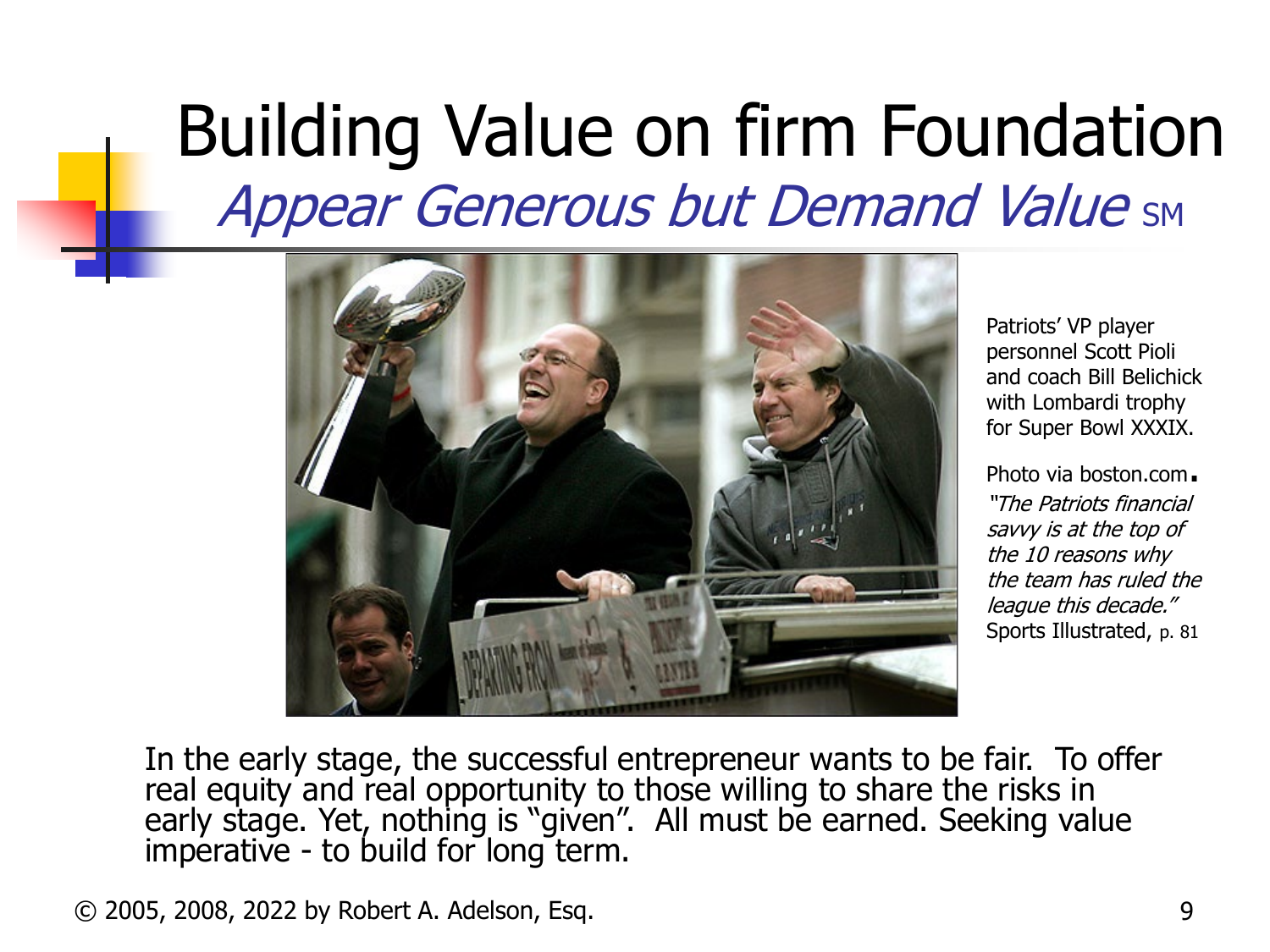## Building Value on firm Foundation **Appear Generous but Demand Value SM**

#### **1. Vesting Arrangements- firm hand on tap**

- Vesting based on service and loyalty
- Vesting on individual performance, achieving targets
- Vesting based on company performance

#### **2. Getting Equity Back – even after vesting**

- Protection for the company when needed
	- [Employment termination](https://www.executiveemploymentattorney.com/articles-section/executive-employment-termination/) need for replacement
	- Bad boy provisions  $-$  penalty for breaching
	- Death, disability vs. divorce or bankruptcy
	- Allowing employee to retain equity when earned

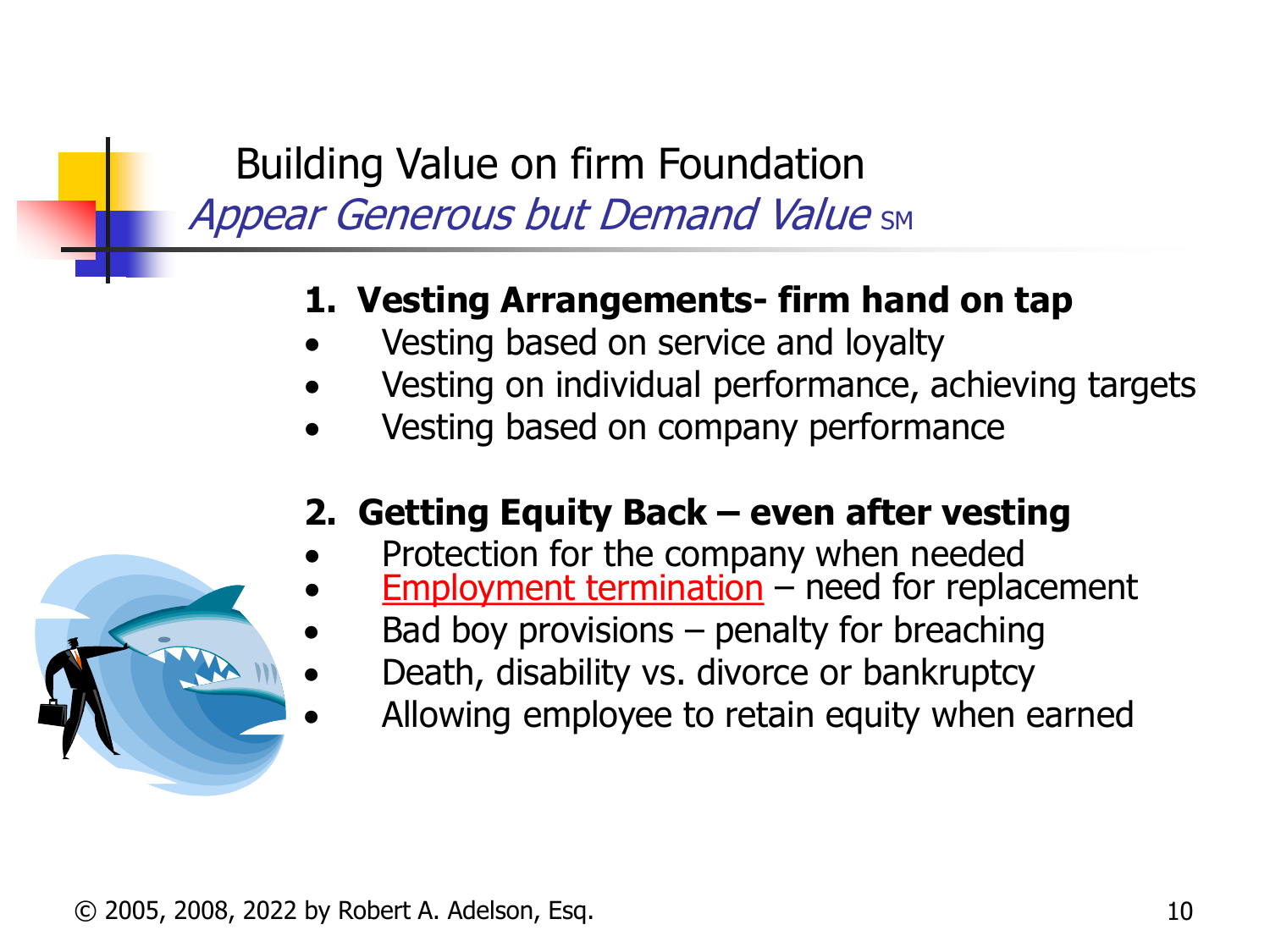## Building Value on firm Foundation **Appear Generous but Demand Value SM**

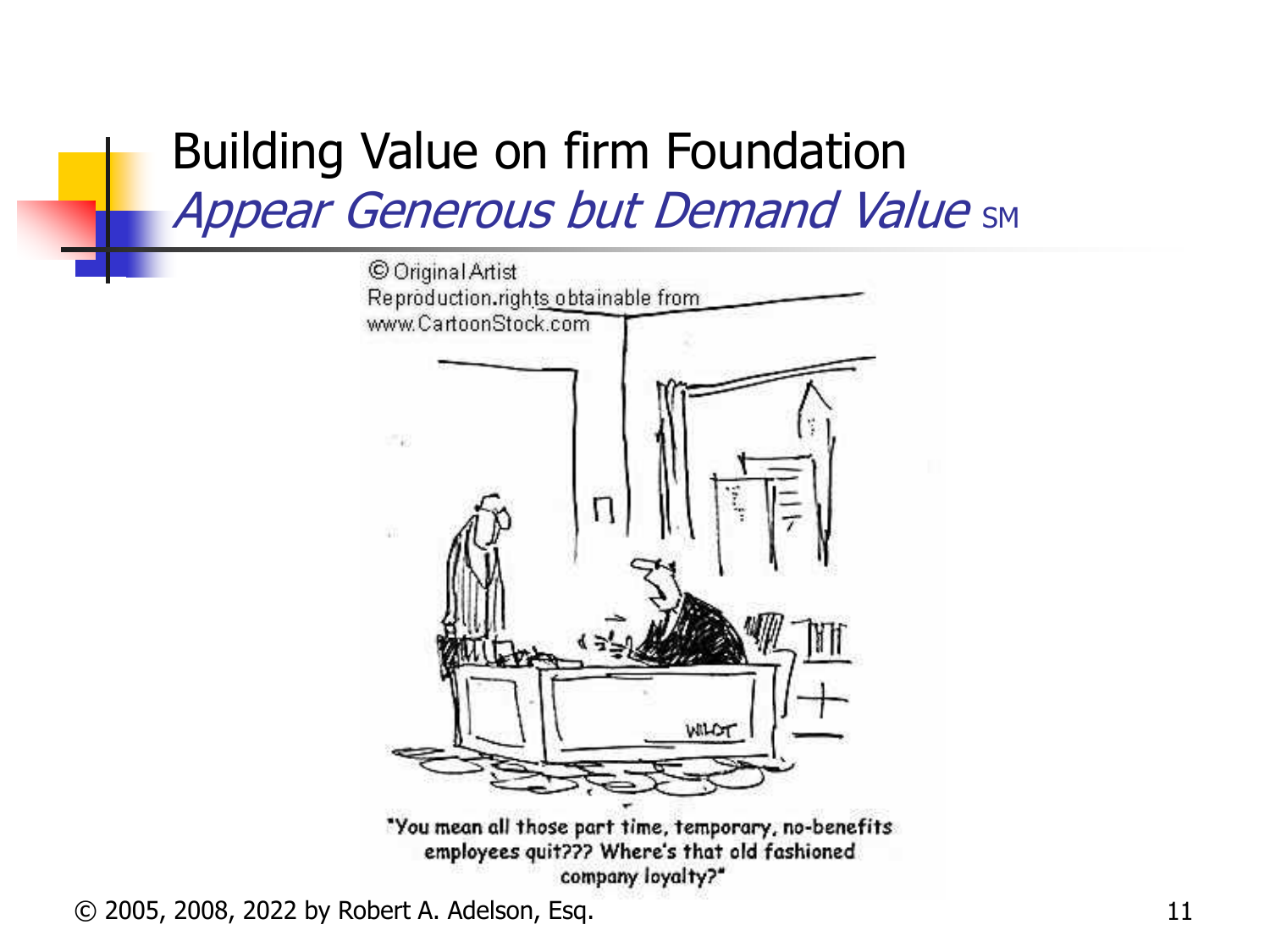Building Value on firm Foundation **Appear Generous but Demand Value SM** 

#### **3. Calibrating Vesting with Stock Rights**

- Rights in stock
- Rights in options
- Liquidity rights and cash exit
- Durability of stock and options
- Built in value in stock and options





### **4. "Success Events" - Giving a stake in the future**

- Acceleration of vesting
- Incentivizing employees with company success
- Making employee feel a part of company success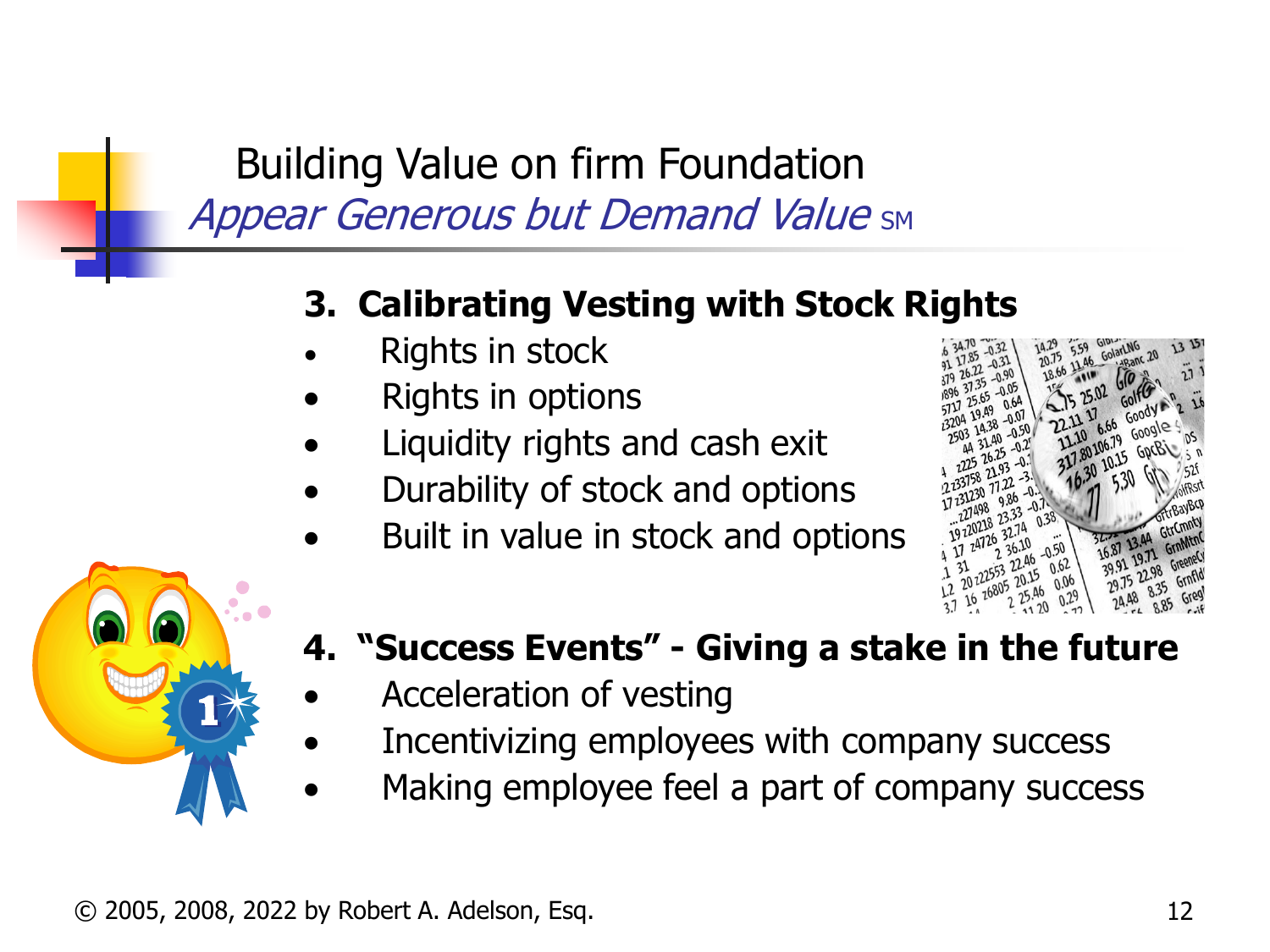## Building Value on firm Foundation **Appear Generous but Demand Value SM**

#### **5. Asset Transfers – Real Company ownership**

- Assignment of Inventions
- Employee licenses of technology
- Equipment transfers
- Company ownership rights





#### **6. Restricted Covenants- Real Company Rights**

- **[Non Competition Agreements](https://www.executiveemploymentattorney.com/articles-section/pitfalls-surmount-executive-non-compete-agreement/)**
- Non-solicitation of clients, suppliers, employees
- [Non-disclosure-confidentiality agreements](https://www.executiveemploymentattorney.com/non-compete-agreement-attorney/)
- Trade secret protections, internal protections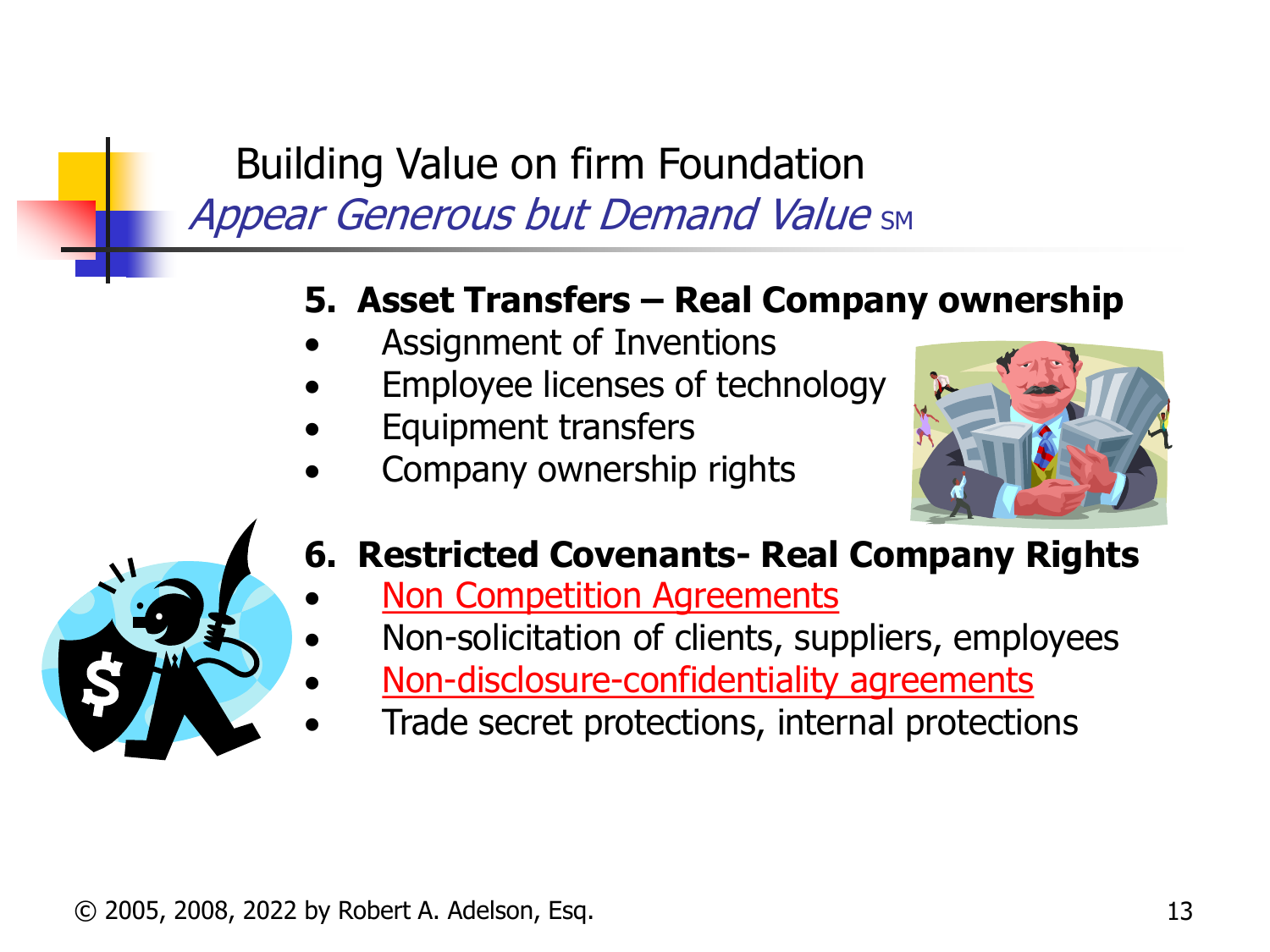## Building Value on firm Foundation **Appear Generous but Demand Value SM**

### **7. Allocating Equity- Discipline of Dividing the Pie**

- Setting aside equity for future players
- Limiting yourself to 100% company
- Using and scheduling all resources at hand

## **8. Good Dilution and Bad- "Stand and Deliver"**

- Value added, good dilution: to feed growing company
	- True-up Adjustments when needed
		- Downward Spiral- watch out
		- Vigilance over investment terms
	- Participating preferred, full ratchet, VC nightmares
- Minority control by venture backers